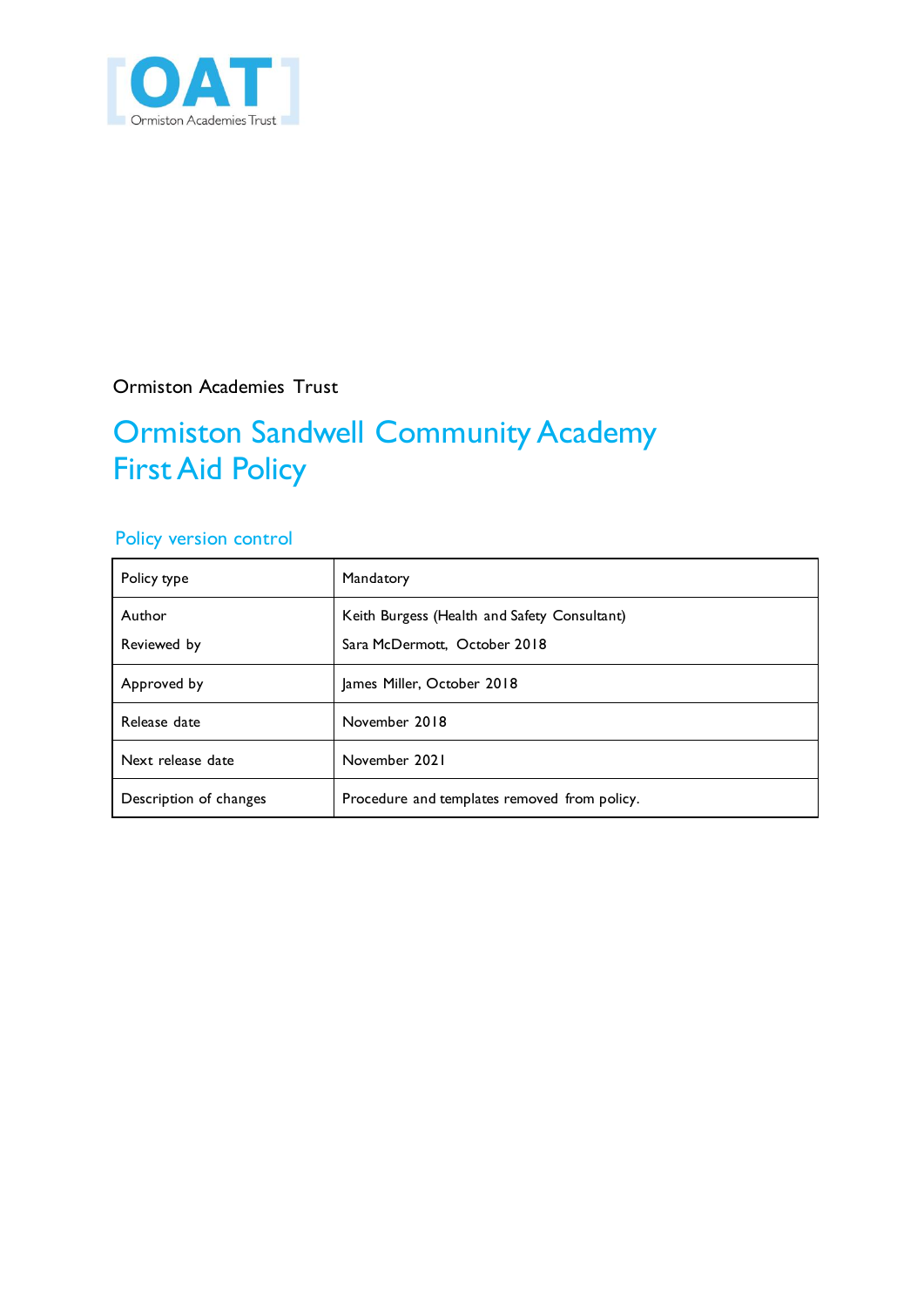

# **Contents**

| $\mathbf{L}$ | Introduction and Context                                                   | 3 |
|--------------|----------------------------------------------------------------------------|---|
| 2.           | Scope                                                                      | 3 |
| 3.           | Definitions                                                                | 3 |
| 4.           | Responsibilities                                                           | 3 |
|              | 4.1 Responsibilities of the Principal                                      | 3 |
|              | 4.2 Responsibilities of Facilities/Site Manager                            | 4 |
|              | 4.3 Responsibilities of First Aiders                                       | 4 |
|              | 4.4 Responsibilities of other staff, students, contractors and visitors    | 4 |
|              | 4.5 Responsibilities of the Ormiston Academy Trust Health & Safety Officer | 4 |
| 5.           | Procedure                                                                  | 4 |
| 6.           | Related documents                                                          | 5 |
| 7.           | Monitoring and review                                                      | 5 |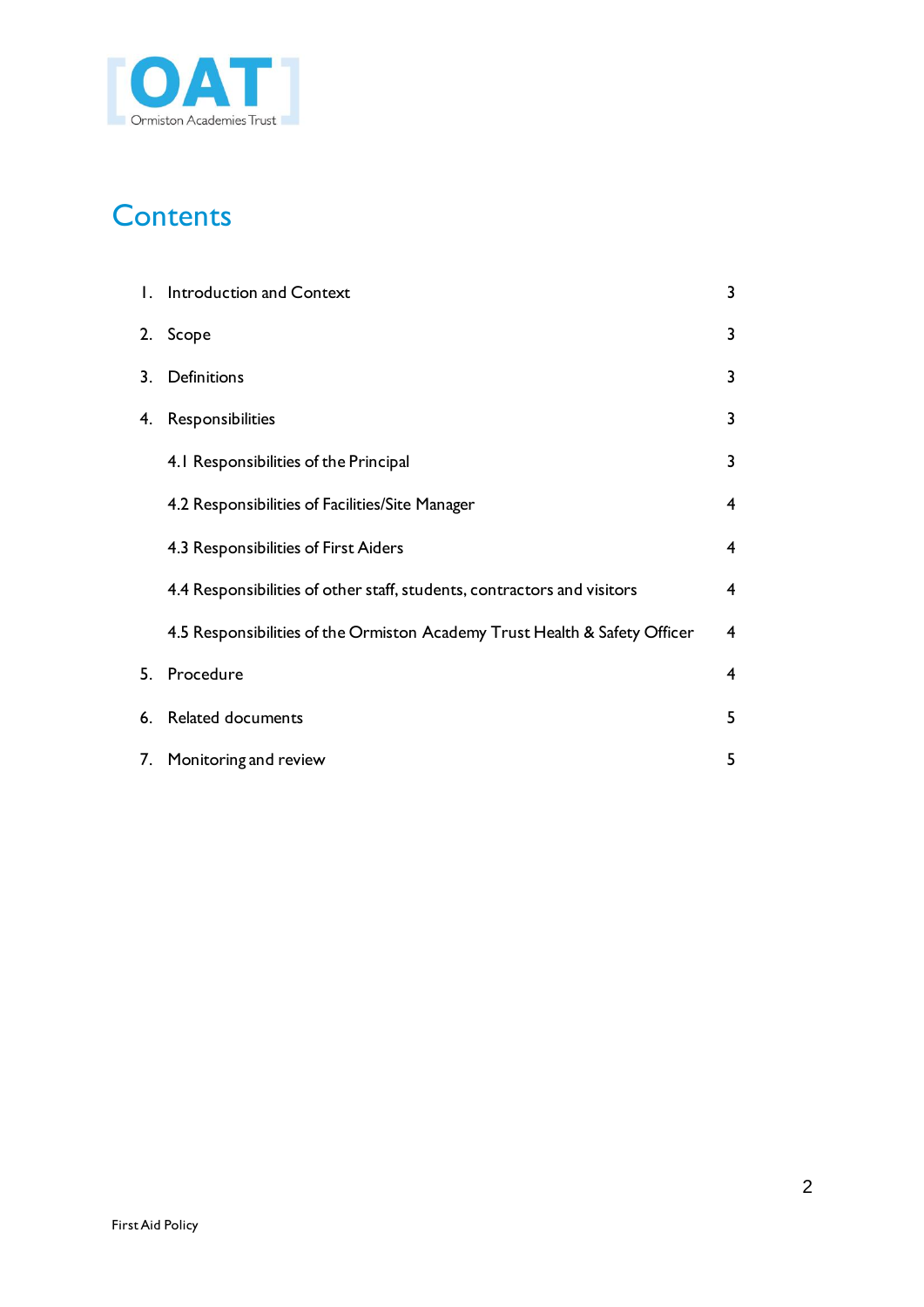

### 1. Introduction and Context

The academy is committed to providing first aid provision in order to deal with accidents and incidents affecting employees, children and visitors. Every reasonable precaution will be taken to ensure the safety and wellbeing of all staff and students.

The aims of this policy are to:

- Ensure that the academy has adequate, safe and effective first aid provision in order that every student, member of staff and visitor to be well looked after in the event of any illness, accident or injury; no matter how major or minor
- Ensure that all staff and students are aware of the procedures in the event of any illness, accident or injury
- Ensure that medicines are only administered at the academy when express permission has been granted for this
- Ensure that all medicines are appropriately stored
- Promote effective infection control.

# 2. Scope

This policy is applicable to all full-time, part-time and supply staff, students, contractors, volunteers and work placement students and to all OAT academies.

### 3. Definitions

First Aid: "The initial assistance given to any person suffering a sudden illness or injury, with care provided to preserve life, prevent the condition from worsening, or to promote recovery."

First Aider: "Someone who has been given the appropriate formal training to enable them to give immediate help in an emergency"

RIDDOR: "The Reporting of Injuries, Diseases and Dangerous Occurrences Regulations 2013 (RIDDOR)"

HSE: "The Health & Safety Executive - a government body responsible for the encouragement, regulation and enforcement of workplace health, safety and welfare in Great Britain"

# 4. Responsibilities

#### 4.1 Responsibilities of the Principal

The Principal has the overall responsibility to ensure that appropriate and sufficient arrangements are in place to enable prompt action to be taken in the event of any medical emergency, accident or illness. This includes ensuring that sufficient time and resources are allocated to enable this to happen such as:

- Ensuring that sufficient numbers of competent trained first aiders are available, at all times, within the academy.
- Ensuring that sufficient facilities are available on site (e.g. First aid room, equipment and supplies).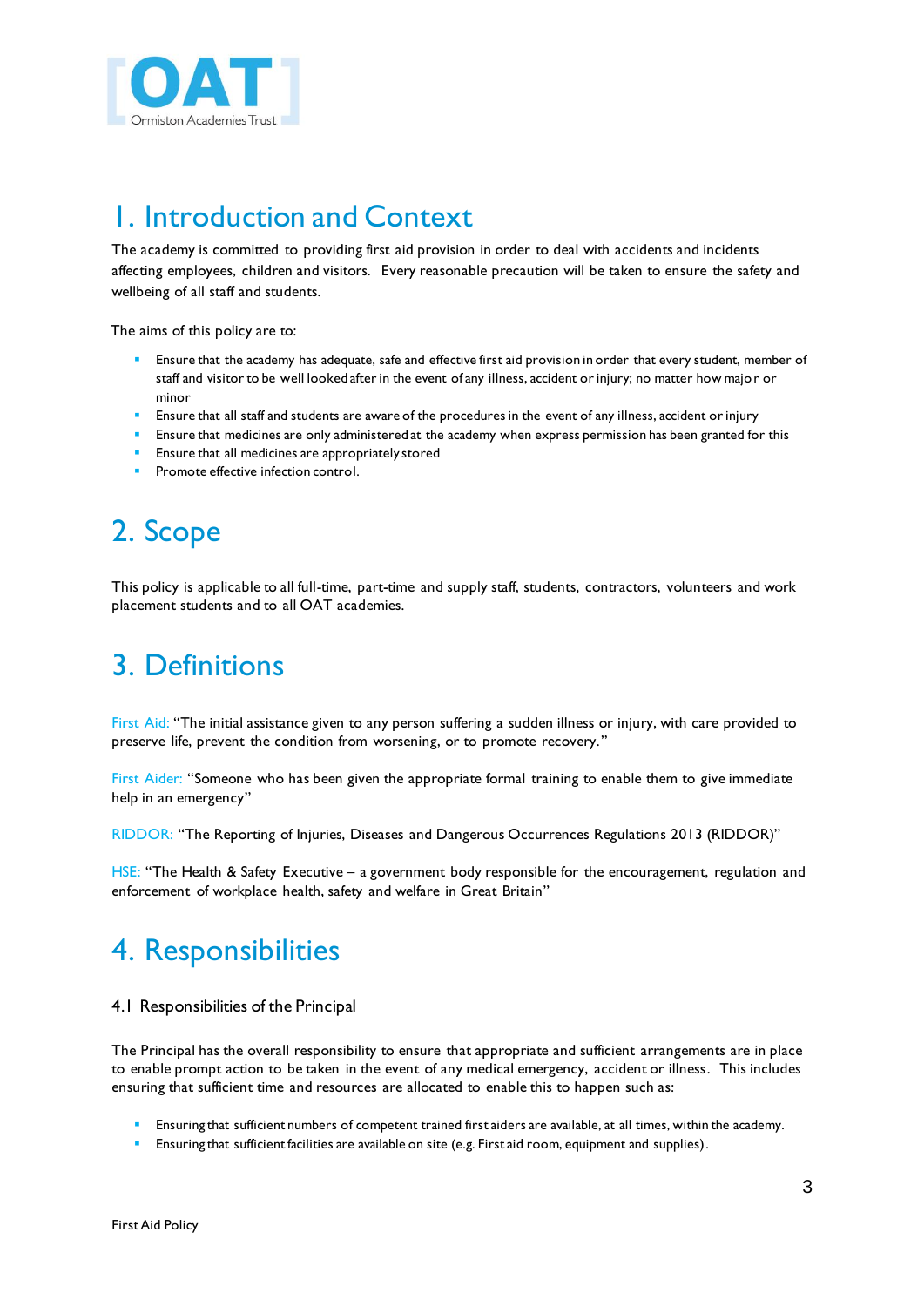

#### 4.2 Responsibilities of the Facilities/Site Manager

The Facilities/Site Manager will:

- **Ensure that adequate stocks of first aid equipment is available at all time**
- **Arrange training for staff members to become/remain qualified First Aiders**
- Ensure adequate signage is provided to enable people to easily recognise and locate both First Aiders and first aid equipment.

#### 4.3 Responsibilities of First Aiders

First Aiders will:

- Respond to an emergency situation when requested
- Regularly check first aid boxes to ensure that they are suitably stocked
- **Ensure that all accidents are recorded and reported to the senior management team and OAT.**
- Ensure that their First Aid qualification remains up to date.

#### 4.4 Responsibilities of all other staff, students, contractors and visitors

All other staff, students, contractors and visitors will:

**Ensure that they are aware the local procedure to summon first aid assistance when required.** 

#### 4.5 Responsibilities of the OAT Health and Safety Officer (H&SO)

The Health and Safety Officer will:

- **Provide advice, guidance and training, where necessary, to anyone involved in the risk assessment process.**
- **Monitor all accidents reports centrally**
- Report any serious accidents, where relevant under RIDDOR to the HSE.

### 5. Procedure

Nothing in this policy should affect the ability of any person to contact the emergency services in the event of a medical emergency. For the avoidance of doubt, staff should dial 999 for the emergency services in the event of a medical emergency before implementing the terms of this policy and make clear arrangements for liaison with ambulance services on the academy site.

#### 5.1 Consent

Parents will be asked to complete and sign a medical consent form when their child is admitted to the academy, which includes emergency numbers, details of allergies and chronic conditions, and consent for the administration of emergency first aid – these forms will be updated periodically.

A list of emergency contact details will be kept at reception/admin office.